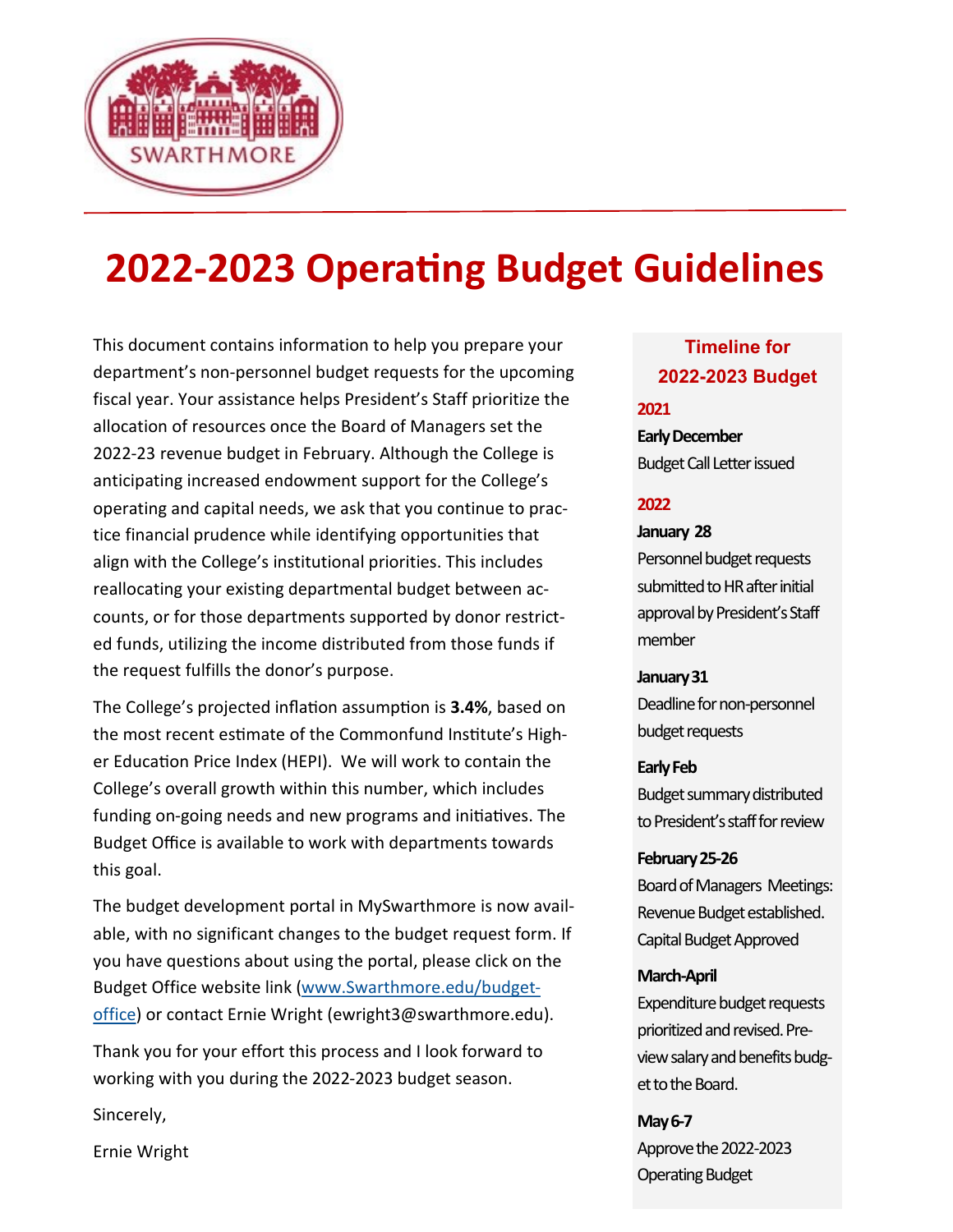# **Budget Requests (non-personnel)**

Academic and non-academic departmental budget requests are to be completed through the MySwarthmore portal by **Monday, January 31, 2022**. After the submission deadline, security access to the budget entry screen will change from read/write to read-only for all financial managers and proxies. Only President's Staff will have read/write access to make final adjustments to the department budgets they oversee.

We are looking to keep the growth of the College's operating budget within the current inflation assumption of 3.4%, which includes the funding of existing and new initiatives. The budget portal will identify departments that exceeds the growth parameter, which will be subject to a follow up explanation from the Budget Director justifying the increase and its importance to the College's mission and strategic goals.

After the operating budget has been approved at the May Board meeting, an email will be distributed to financial managers about approval of their non-personnel budget requests and the staff salary and wage pool increase for the coming year. A separate communication will be sent to President's Staff members about approved position requests, which they will communicate to their respective departments.

#### Non-capital Equipment/IT requests

All departments should consult with their respective President's Staff member regarding non-capital equipment purchases, licensing agreements, and leases (excluding vehicles, which is handled by Fleet Management). Additionally, departments with IT purchase requests should contact Joel Cooper, Chief Information Technology Officer, to discuss the software's ability to integrate with Swarthmore's existing information systems and meet security and accessibility requirements. Please use these account codes to budget equipment-related requests:

- 7309 Maintenance Contract (including licensing contracts)
- 7401 Equipment Purchase
- 7402 Equipment Rental
- 7451 Software Purchase
- 7452 Hardware Purchase

## **Personnel Requests**

As outlined in the Budget Call letter, funding for new positions is limited. New positions or adjustments to existing positions will be considered if there is a compelling reason and **your President's Staff member has approved the justification**. A committee comprising President's Staff members will review position requests to ensure that positions contribute to unit, division, and College priorities.

Please email all personnel requests to Stephanie Norman, Compensation and Benefits Manager (snorman1@swarthmore.edu). Stephanie will provide a link to the online position form once a request is received. HR will review the proper grading, salary, and benefits for each position. The request deadline is **Friday, January 28, 2022**. After the budget is adopted in May, approved personnel requests will be communicated to President's Staff, who will then inform their respective departments.

#### Need Access?

If your department's financial manager has changed or you have authorized a proxy to have read/write access to your department's budget lines, please contact Ernie Wright (ewright3) or Rob Lopresti (rlopres1) to request access.

#### Budget Instructions

- 1. Login to the mySwarthmore portal.
- 2. Click on Finance Main Menu, then Swarthmore Budget Development
- 3. Click the Pencil icon to enter the budget entry form.
- 4. Reallocate your current budget (the current budget excludes one-time funding). Make sure the column total equals zero (\$0.00).
- 5. Enter your continuing or onetime line item requests along with a reason in the text box.
- 6. Click **Calculate/Save** to save your work and see the changes reflected in the FY21 Proposed Budget column.
- 7. Click **Add Account** to insert a new account code.
- 8. Click **Submit for Review** when you have finished your budget. You can make changes and resubmit as often as you need before the deadline.

#### **Tips**

### Export to CSV Click to send your budget data to Excel.

**R**emember to click **Calculate/ Save** to save your work.

Calculate/Save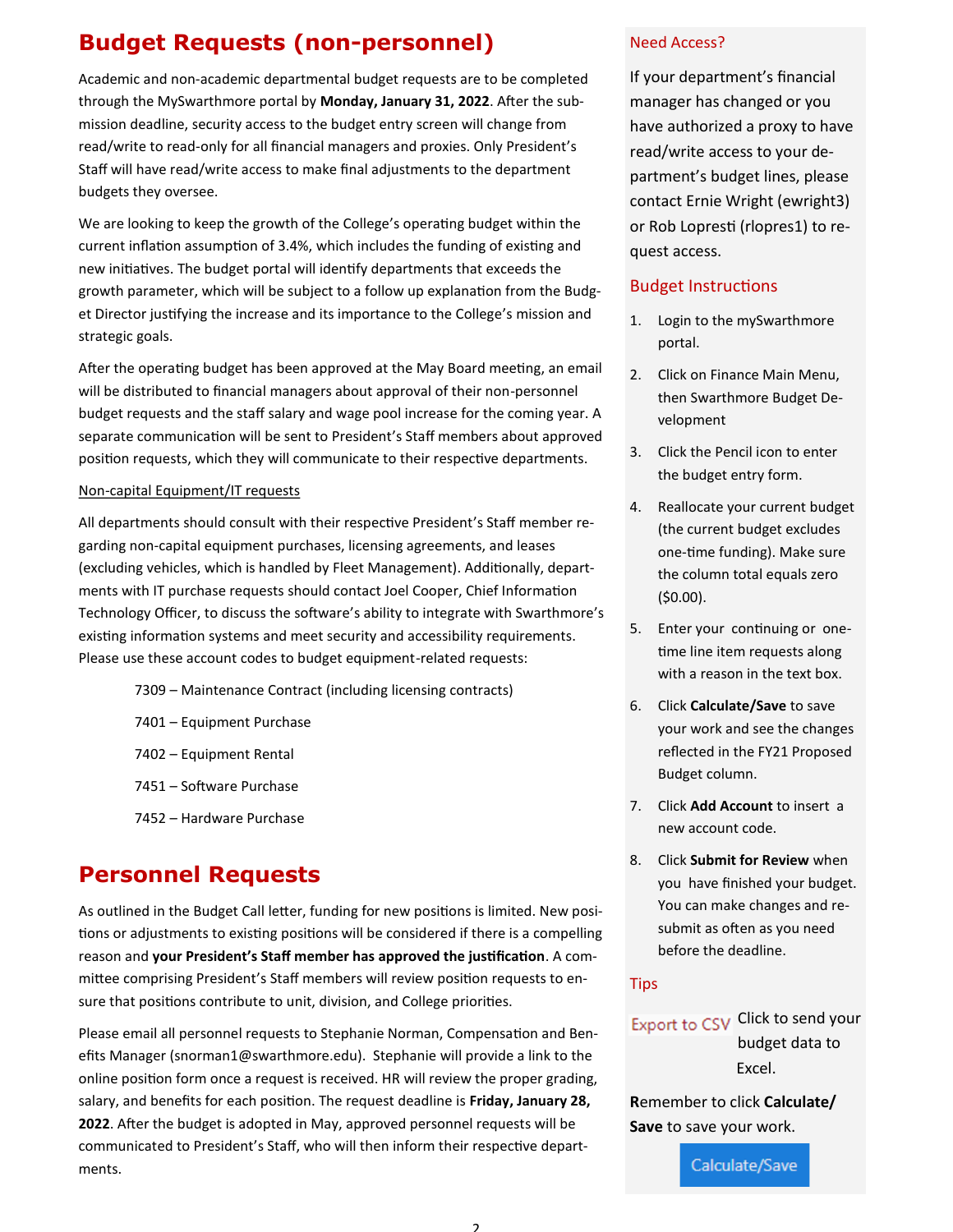# **Carbon Fee**

The Carbon Fee, a campus-wide fee on departments for carbon emissions, is a mechanism to engage the campus community on carbon pricing and provide funding for projects to reduce greenhouse gas emissions. Implemented in 2015, the Carbon Fee aligns the rising social costs of carbon with measures that reduce emissions as part of the College's vision to achieve carbon neutrality by 2035.

Revenue from the carbon fee supports the Carbon Charge Fund, which funds emissions reducing projects, metering improvements, system planning, and learning opportunities for the campus. The Carbon Charge Working Group, the advisory group of faculty, staff, and students that allocates the funding generated from the departmental levy, has already undertaken over \$1 million in energy efficiency project that will have both a long-term financial and environmental benefit.

The College will continue to levy a fee on non-personnel budgets for electricity and natural gas emissions. In previous years, the fee was collected as 1.3% of each budget. For the current fiscal year, the Carbon Charge Working Group has set a goal to add new departments that have been created since the fee's inception and incorporate Scope 3 emissions (air travel) into the fee structure.

More information can be found on the [Carbon Charge Program](https://www.swarthmore.edu/sustainability/swarthmores-carbon-charge-program) webpage.

# **Facilities/Technology Project Requests**

Continuing a recent trend, the review and approval cycle for capital projects for FY 2022-23 is different and separate from the operating budget process. The capital plan is currently under development and will be presented to the Board for review and approval in February. If you have questions or would like to discuss your department's capital needs, please contact Jan Semler (Facilities) or Joel Cooper (ITS) for more information.

# **Budget Training Sessions**

Sign up for one of the online budget training session being offered in December and January. Please select from the following dates:

- Session  $1 -$  Wednesday, December 15, 10:00 a.m. $-11:00$  a.m.
- Session  $2 -$  Thursday, January 7, 10:00 a.m.  $-11:00$  a.m.
- Pre-Recorded Zoom video— Available January 2022

We will review this year's operating budget process and enter a sample request on the budget entry form in mySwarthmore. Please click the **[link](https://forms.gle/pcKmpVc1qAfqcxZM9)** or go to News and Events on the Budget Office website to register.

# **Reminder: Avoid Numeric Formatting on Budget Web Form**

As a reminder, please do not use numeric formatting on the budget development web form. Do not add a dollar sign (\$) or comma (,) when entering a value in the input cells (decimal points are ok). Otherwise, the value will disappear once you hit the Calculate/Save button.

### **Examples: No – \$2,000 | Yes – 2000 | Yes – 2000.50**